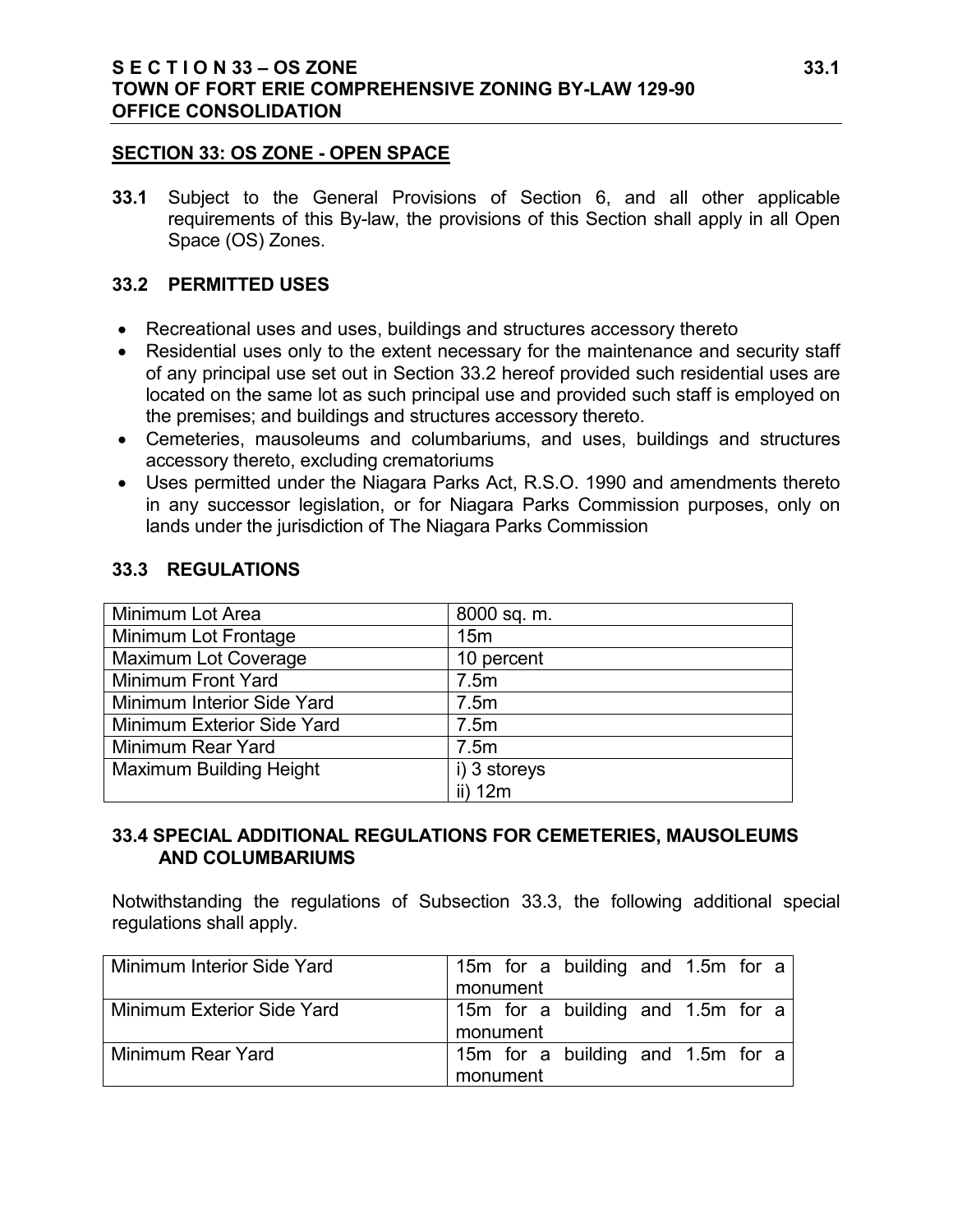### **S E C T I O N 33 – OS ZONE 33.2 TOWN OF FORT ERIE COMPREHENSIVE ZONING BY-LAW 129-90 OFFICE CONSOLIDATION**

#### **EXCEPTIONS TO THE OPEN SPACE (OS) ZONE**

#### **OS-36 (129-1990) Bridge Street, north side, east of Pettit Road(RELOCATED FROM IN-36)**

In addition to the permitted uses in Section 33.2 the lands indicated as OS-36 on Schedule "A" may be used for a landfill site and uses, buildings and structures accessory thereto.

**OS-31 (129-1990) College Road, South Side, East of Sumner Road (RELOCATED TO EOS-31)**

**OS-95 (129-1990) Central Avenue, East Side, South of Garrison Road (REOCATED TO EOS-95)**

**OS-96 (129-90) Central Avenue, East Side, South of Garrison Road (RELOCATED TO EOS-96)** 

**OS-97 (129-90) Centalia Avenue, East Side, South of Garrison Road (RELOCATED TO EOS-97)**

#### **OS-100 (79-1993) 3570 Garrison Road(RELOCATED TO EOS-100)**

#### **OS-111 (240-1993) 700 Gilmore Road**

These lands are zoned "Open Space OS-111 Zone" and all of the provisions that relate to lands zoned "Open Space OS Zone" by this by-law shall apply to those lands zoned "Open Space OS-111 Zone" except that notwithstanding the permitted uses in Subsection 33.2, nothing shall prevent the use of these lands for a gaming premises.

### **OS-127 (223-1994) 1500 Gilmore Road (RELOCATED TO EOS-127)**

#### **OS-150 (45-1996) Hill Estates Subdivision, Stevensville**

These lands are zoned "Open Space OS-150 Zone" and all of the provisions that relate to lands zoned "Open Space OS Zone" by this by-law shall apply to those lands zoned "Open Space OS-150 Zone" on Schedule "A" except that notwithstanding the permitted uses set out in Subsection 33.2 (Permitted Uses), these lands may only be used for the construction of a noise attenuation berm.

#### **OS-189 (187-1997) Lands south of West Main Street and west of Stevensville Road**

These lands are zoned "Open Space OS-189 Zone" and all of the provisions that relate to lands zoned "Open Space OS Zone" by this by-law shall apply to those lands zoned "Open Space OS-189 Zone" on Schedule "A" except that notwithstanding the permitted uses set out in Subsection 33.2 (Permitted Uses), these lands may only be used for the construction of a noise attenuation berm/wall and landscaped area.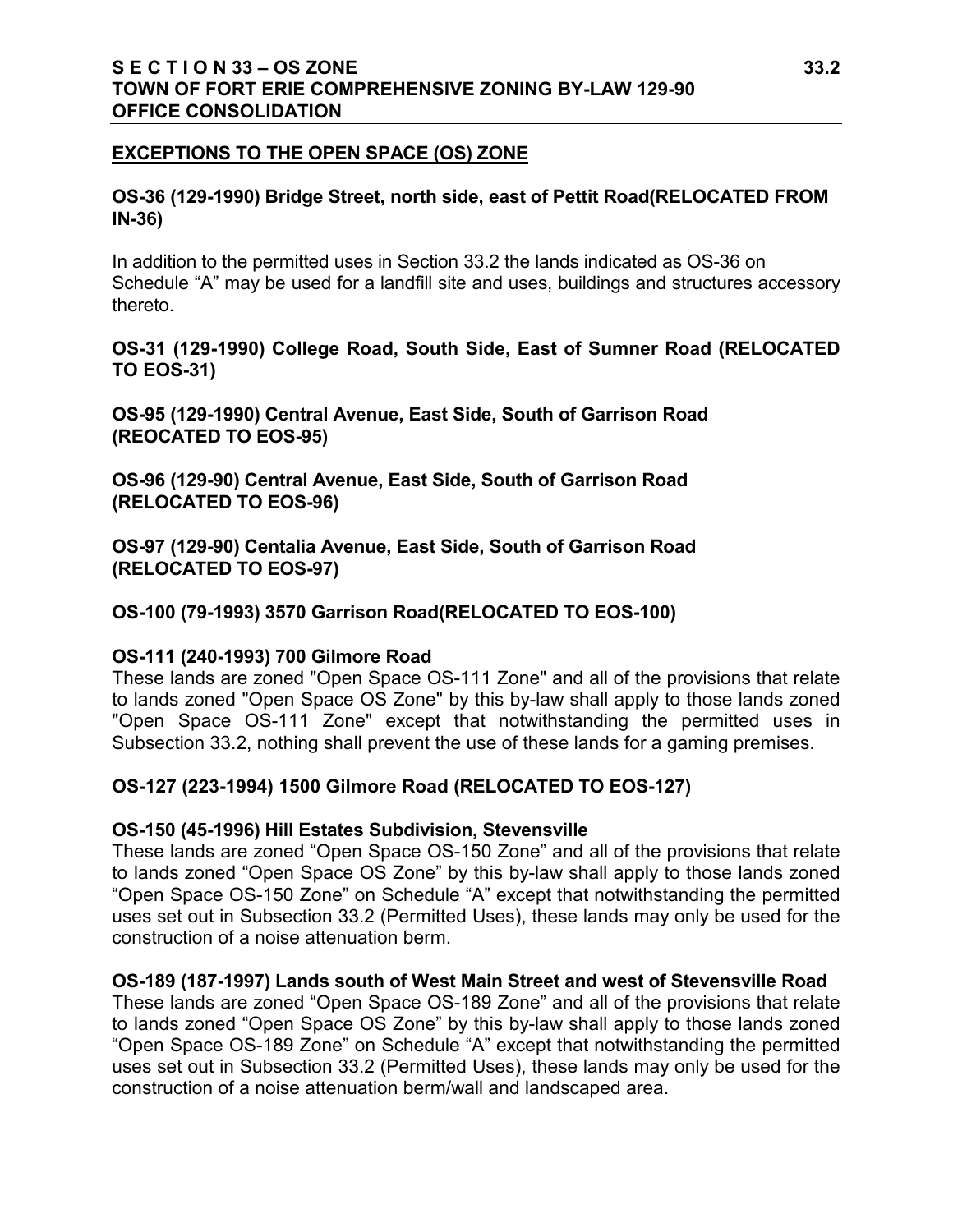#### **S E C T I O N 33 – OS ZONE 33.3 TOWN OF FORT ERIE COMPREHENSIVE ZONING BY-LAW 129-90 OFFICE CONSOLIDATION**

#### **OS-229 (171-2000) Garrison Road, north side @ Thompson Road, west side**

These lands are zoned "Open Space OS-229 Zone" and all of the provisions that relate to lands zoned "Open Space OS Zone" by this By-law shall apply to those lands zoned "Open Space OS-229 Zone" on Schedule "A" except that notwithstanding the requirements of Subsection 33.2 - Permitted Uses, these lands shall only be used for a storm water management facility and uses and structures accessory thereto.

#### **OS-291 (147-1991) Ridge Road North, East Side at Farm Road (RELOCATED TO EOS-291)**

**OS-296 (129-1990) Abino Dunes Development, Point Abino Road South (RELOCATED TO EOS-296)**

#### **OS-336 (106-05) Black Creek Meadows, northeast corner of Baker Road and Netherby Road**

These lands are zoned Open Space OS Zone, and all of the provisions of By-law 129- 90 as amended that relate to lands zoned Open Space OS Zone by this by-law shall apply to those lands zoned Open Space OS-336 Zone on the attached Schedule A subject to the following special provisions:

a) Notwithstanding the list of permitted uses set out in Section 33.2 "Permitted Uses", the lands shown as OS-336 on Schedule A may only be used for a Stormwater Management Pond

#### **OS-337 (106-05) Black Creek Meadows, northeast corner of Baker Road and Netherby Road**

These lands are zoned Open Space OS Zone, and all of the provisions of By-law 129- 90 as amended that relate to lands zoned Open Space OS Zone by this by-law shall apply to those lands zoned Open Space OS-337 Zone on the attached Schedule A subject to the following special provisions:

a) Notwithstanding the list of permitted uses set out in Section 33.2 "Permitted Uses", the lands shown as OS-337 on Schedule A may only be used for a Park use and buildings or structures accessory thereto.

#### **OS – 350 (170-05) Ridgeway Estates, southeast corner of Prospect Point Road and Thunderbay Road**

These lands are zoned Open Space OS-350 Zone, and all of the provisions of By-law 129-90 as amended that relate to lands zoned Open Space OS Zone by this by-law shall apply to those lands zoned Open Space OS-350 Zone on the attached Schedule A subject to the following special provisions: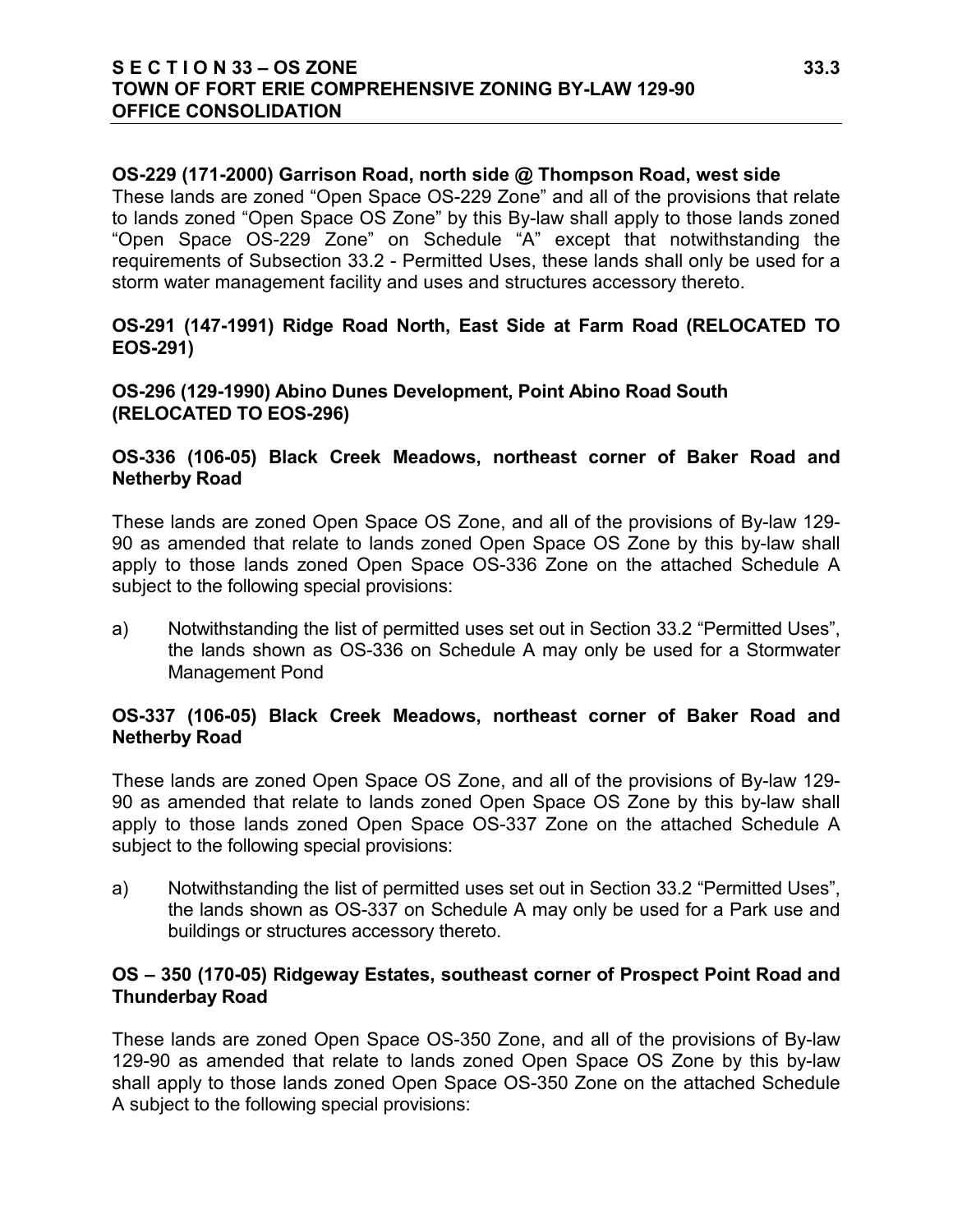### **S E C T I O N 33 – OS ZONE 33.4 TOWN OF FORT ERIE COMPREHENSIVE ZONING BY-LAW 129-90 OFFICE CONSOLIDATION**

- a) Notwithstanding the requirements of Subsection 33.2 Permitted Uses the lands shown as OS-350 Zone may only be used for:
	- Conservation and management of plant and wildlife
	- Control structures to prevent flooding and/or erosion by water or wind

# **OS – 351 (170-05) Ridgeway Estates, southeast corner of Prospect Point Road and Thunderbay Road**

These lands are zoned Open Space OS-351 Zone, and all of the provisions of By-law 129-90 as amended that relate to lands zoned Open Space OS Zone by this by-law shall apply to those lands zoned Open Space OS-351 Zone on the attached Schedule A subject to the following special provisions:

a) Notwithstanding the requirements of Section 34.2 Permitted Uses the lands shown as OS-351 Zone may only be used for a stormwater management facility.

### **OS–355(H) (226-05) DEE MC PROPERTIES LTD. (BRUNO DAMMIZIO), 3425 NIAGARA RIVER PARKWAY.**

Repealed pursuant to the decisions of the Ontario Municipal Board, dated August 14, 2008 OMB File #PL050640

## **OS-359 (127-06) Crystal Ridge Landing, Northeast corner of Thunder Bay Road and Ridge Road South**

These lands are zoned Open Space OS-359 Zone, and all of the provisions of By-law 129-90 as amended that relate to lands zoned Open Space OS Zone by this by-law shall apply to those lands zoned Open Space OS-359 Zone on the attached Schedule A and subject to the following special provision:

a) Notwithstanding Section 33.2 Permitted Uses the lands zoned Open Space OS-359 shall only be used for open space, conservation of the environment and stormwater management purposes.

# **OS-361 (130-06) W/S OF SPEARS ROAD AND NORTH OF GARRISON ROAD**

These lands are zoned Open Space OS-361 (H) Zone, and all of the provisions of By-law 129-90 as amended that relate to lands zoned Open Space OS Zone by this by-law shall apply to those lands zoned Open Space Holding OS-361 (H) Zone on the attached Schedule A and subject to the following special provision:

a) Notwithstanding Section 33.2 Permitted Uses the lands zoned Open Space Holding OS-361 (H) shall only be used for a Public Park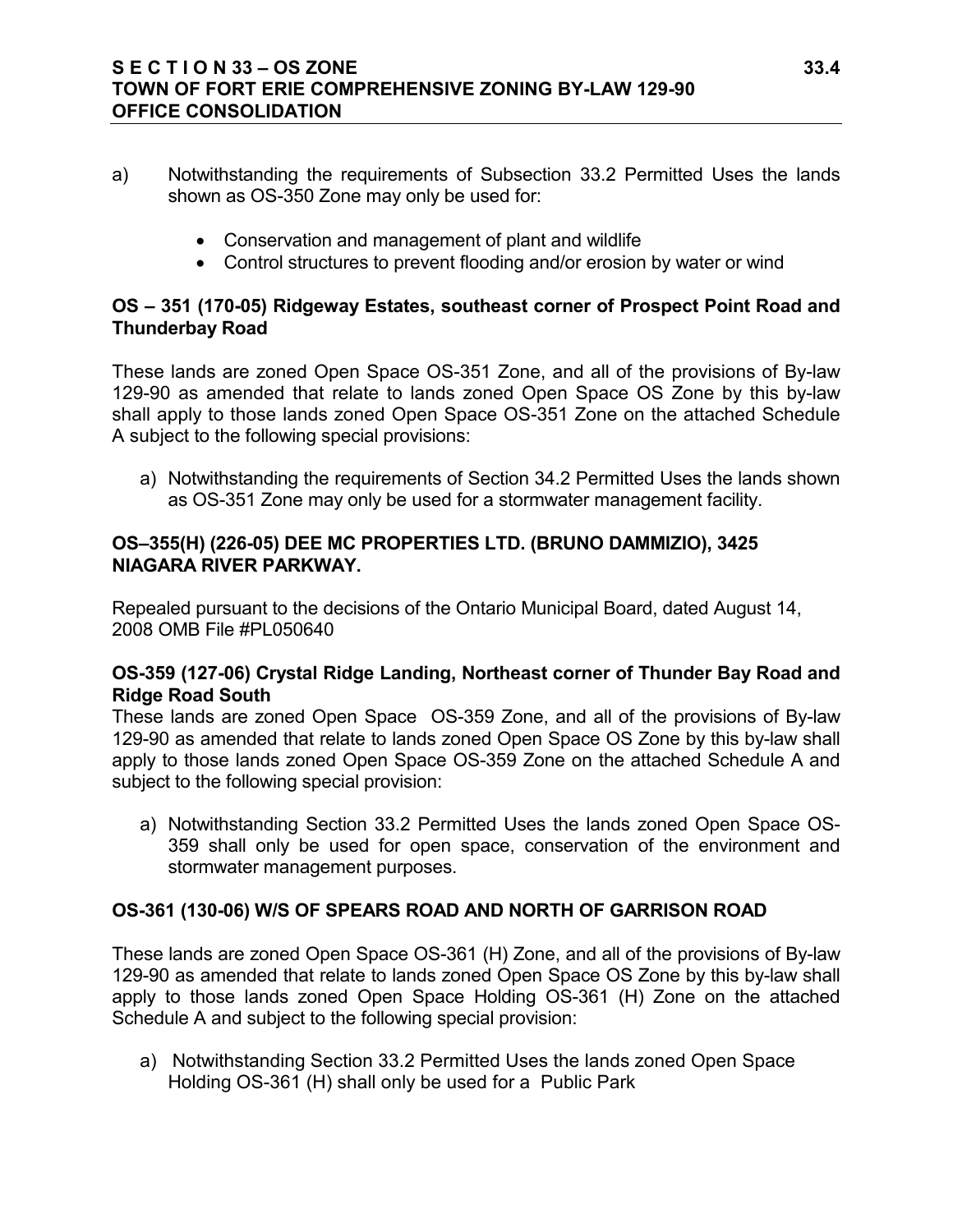### **S E C T I O N 33 – OS ZONE 33.5 TOWN OF FORT ERIE COMPREHENSIVE ZONING BY-LAW 129-90 OFFICE CONSOLIDATION**

### **OS-363 (H) (154-06) E/S SCHOOLEY ROAD, SOUTH OF ELIZABETH**

These lands are zoned Open Space OS-363 (H) Zone, and all of the provisions of By-law 129-90 as amended that relate to lands zoned Open Space OS Zone by this by-law shall apply to those lands zoned Open Space OS-363 (H) Zone on the attached Schedule A subject to the following special provisions:

a) These lands shall be used for no other purpose than a storm water management facility.

### **OS-367 (191-06 + 151-08) Ridgeway Estates Phase 2, east side of Prospect Point Road and south side of Thunder Bay Road**

These lands are zoned Open Space OS-367 Zone, and all of the provisions of By-law 129-90 as amended that relate to lands zoned Open Space OS Zone by this by-law shall apply to those lands zoned Open Space OS-367 Zone on the attached Schedule A subject to the following special provisions:

a) Notwithstanding the Permitted Uses in Section 33.2 these lands shall be used for no other purpose than a storm water channel and conservation of the natural environment.

## **OS-368 (191-06 + 151-08) RIDGEWAY ESTATES PHASE 2, EAST SIDE OF PROSPECT POINT ROAD AND SOUTH SIDE OF THUNDER BAY ROAD**

These lands are zoned Open Space OS-368 Zone, and all of the provisions of By-law 129-90 as amended that relate to lands zoned Open Space OS Zone by this by-law shall apply to those lands zoned Open Space OS-368 Zone on the attached Schedule A subject to the following special provisions:

a) Notwithstanding the Permitted Uses in Section 33.2 these lands shall be used for no other purpose than open space and a private community centre. For the purposes of this by-law a Community Centre shall mean: "The use of land, buildings or structures for the purposes of active and passive recreation, social gathering and other events including a day care facility".

**OS-369 (H) (06-07) ZOOZ THEME PARK, 2821 STEVENSVILLE ROAD** These lands are zoned Open Space Holding OS-369 (H) Zone, and all of the provisions of By-law 129- 90 as amended that relate to lands zoned Open Space OS Zone by this by-law shall apply to those lands zoned Open Space Holding OS-369 (H) Zone on the attached Schedule A subject to the following special provisions:

a) Notwithstanding the list of permitted uses in Section 14.2 the lands shown on Schedule A shall be limited to a Zoological Theme Park which may include an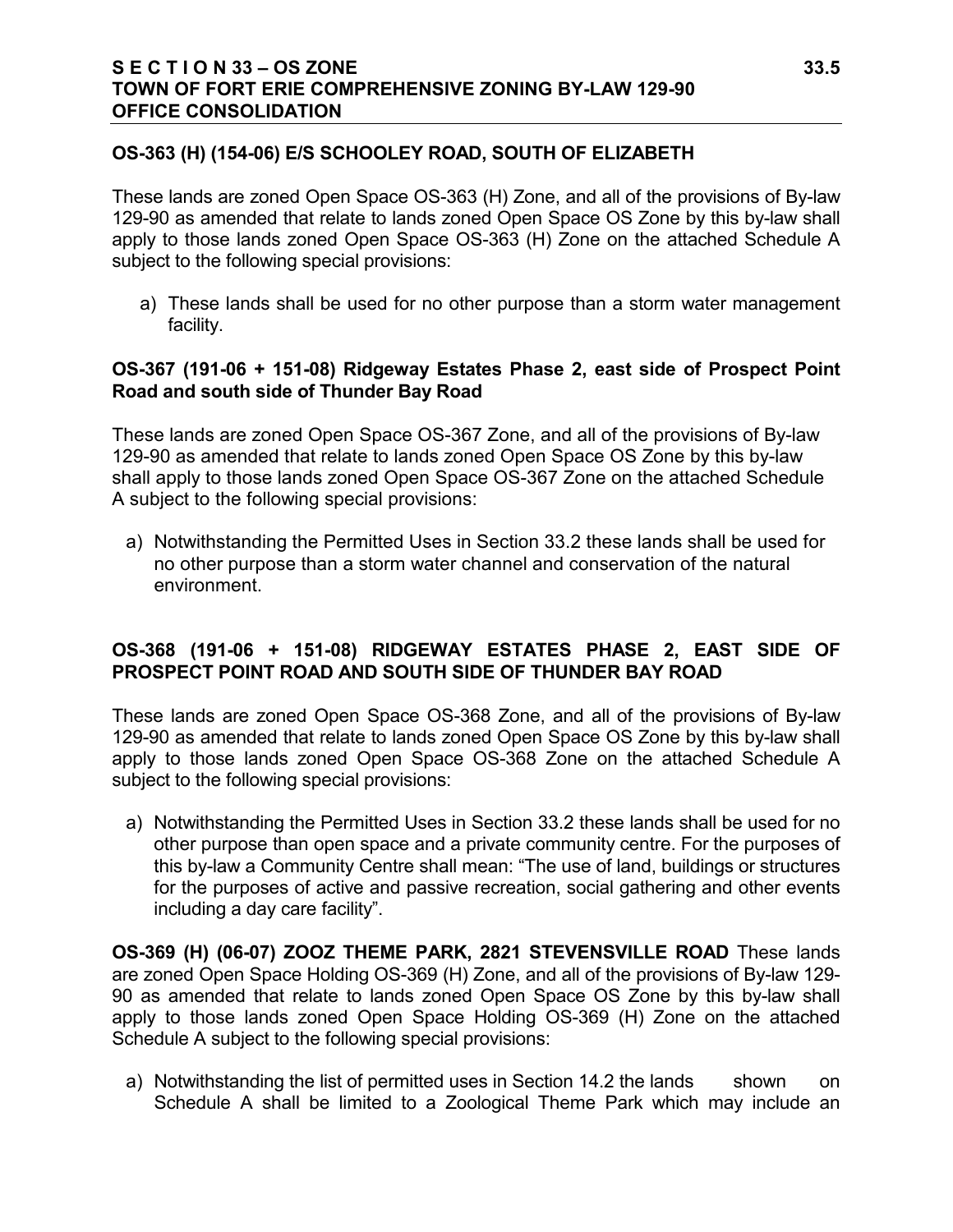#### **S E C T I O N 33 – OS ZONE 33.6 TOWN OF FORT ERIE COMPREHENSIVE ZONING BY-LAW 129-90 OFFICE CONSOLIDATION**

animal park, conservation and open space uses, recreational uses, a water park, amphitheatre, a mini-putt golf course, related education buildings, agricultural uses, an overnight campground, a veterinarian clinic, restaurants, one single detached dwelling, one accessory apartment and greenhouses.

- b) The water park shall be designed to be limited to a maximum capacity of 1000 persons.
- c) The amphitheatre shall be limited to a maximum capacity of 4500 persons and the number of major events exceeding 1000 persons shall be limited to 7 events in any one calendar year.
- d) The campground shall be limited to a maximum of 400 campsites of which 40 sites shall be permitted access to electrical, water and sewage pump-out services.
- e) All restaurants in total shall be limited to a combined maximum seating capacity of 800 persons
- f) Off-street parking for the Zoological Theme Park including all associated uses shall be provided at the rate of 2.4 spaces per acre plus 0.80 spaces per employee. The off-street parking requirement for a major event at the amphitheatre shall be at the rate of 1 space for every 4 persons in excess of the total parking required for the Zoological Theme Park. On the day scheduled for a major event the Zoological Theme Park shall close no later than 6:00 pm and the major event shall not be scheduled to start before 7:00 pm.

### **OS-374 (H) (53-07) 397 GARRISON ROAD**

These lands are zoned Open Space Holding OS-374 (H) Zone, and all of the provisions of By-law 129-90 as amended that relate to lands zoned Open Space OS Zone by this by-law shall apply to those lands zoned Open Space Holding OS-374 (H) Zone on the attached Schedule A subject to the following special provisions:

a) Notwithstanding the list of permitted uses in Subsection 33.2 Permitted Uses these lands may only be used for public walkways.

#### **OS-375 (H) (53-07) 397 GARRISON ROAD**

These lands are zoned Open Space Holding OS-375 (H) Zone, and all of the provisions of By-law 129-90 as amended that relate to lands zoned Open Space OS Zone by this by-law shall apply to those lands zoned Open Space Holding OS-375 (H) Zone on the attached Schedule A subject to the following special provisions:

a) That notwithstanding the list of permitted uses in Subsection 33.2 – Permitted Uses these lands may only be used for an interim stormwater management pond.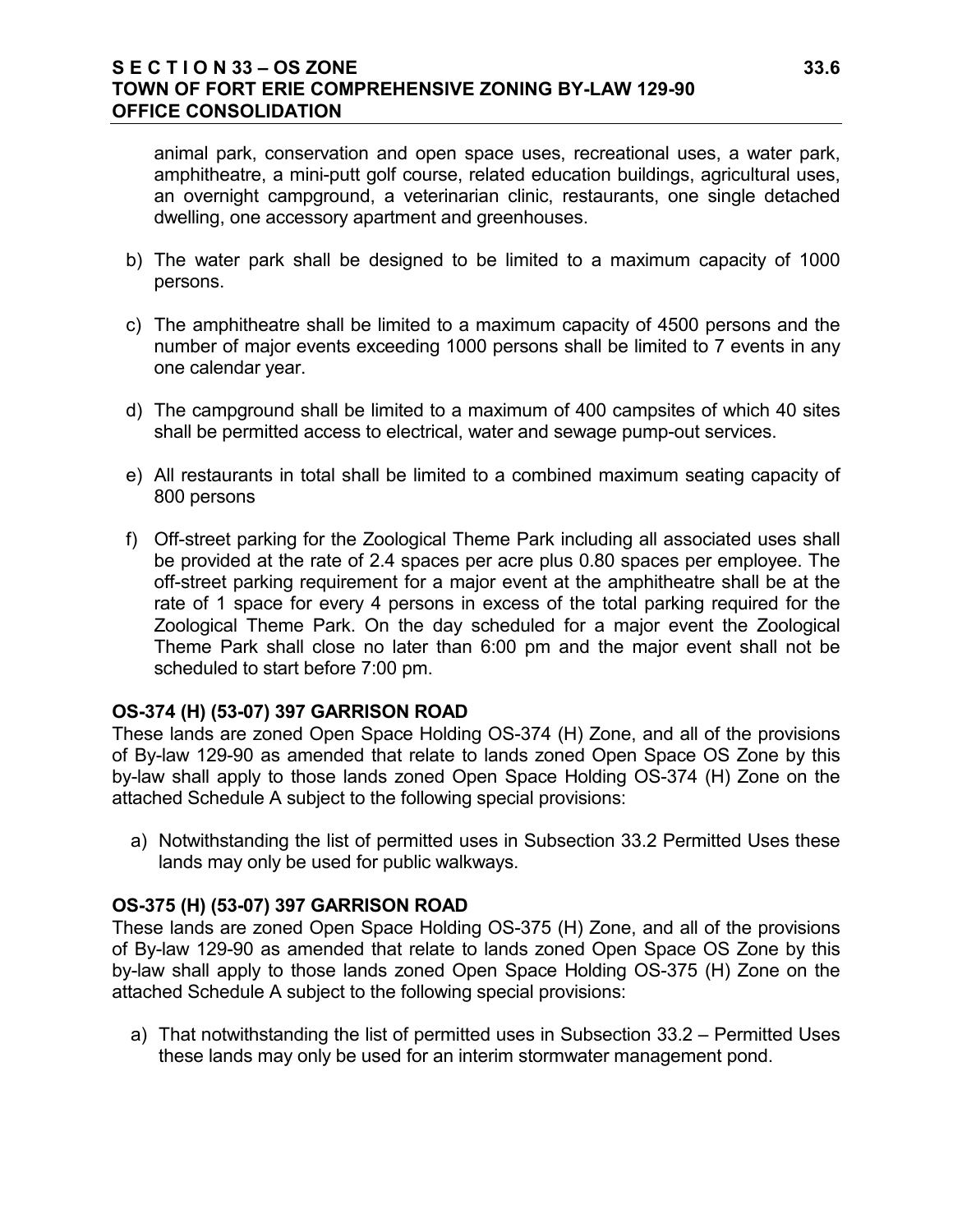#### **S E C T I O N 33 – OS ZONE 33.7 TOWN OF FORT ERIE COMPREHENSIVE ZONING BY-LAW 129-90 OFFICE CONSOLIDATION**

### **OS-393 (121-08) High Pointe, north end of Green Acres Drive**

These lands are zoned Open Space OS-393 Zone, and all of the provisions of By-law 129-90 as amended that relate to lands zoned Open Space OS Zone by this by-law shall apply to those lands zoned Open Space OS-393 Zone on the attached Schedule A subject to the following special provisions:

a) Notwithstanding the list of permitted uses in Subsection 33.2 Permitted Uses these lands may only be used for a public park.

#### **OS-394(H) (121-08) High Pointe, north end of Green Acres Drive**

These lands are zoned Open Space Holding OS-394 (H) Zone, and all of the provisions of By-law 129-90 as amended that relate to lands zoned Open Space OS Zone by this by-law shall apply to those lands zoned Open Space Holding OS-394 (H) Zone on the attached Schedule A subject to the following special provisions:

a) That notwithstanding the list of permitted uses in Subsection 33.2 – Permitted Uses these lands may only be used for a stormwater management pond.

#### **OS-409 (90-09) Ridgeway By-the-Lake Phase 3**

These lands are zoned Open Space OS-409 Zone, and all of the provisions of By-law No.129-90 as amended that relate to lands zoned Open Space OS Zone by this by-law shall apply to those lands zoned Open Space OS-409 Zone on the attached Schedule A subject to the following special provisions:

a) Notwithstanding the Permitted Uses in Section 33.2 these lands shall be used for no other purpose than a stormwater channel and the conservation of the natural environment.

#### **OS-410 (90-09) Ridgeway By-the-Lake Phase 3**

These lands are zoned Open Space OS-410 Zone, and all of the provisions of By-law No.129-90 as amended that relate to lands zoned Open Space OS Zone by this by-law shall apply to those lands zoned Open Space OS-410 Zone on the attached Schedule A subject to the following special provisions:

a) Notwithstanding the Permitted Uses in Section 33.2 these lands shall be used for no other purpose than for a Stormwater Management Pond.

#### **OS-411(90-09) Ridgeway By-the-Lake Phase 3**

These lands are zoned Open Space OS-411Zone, and all of the provisions of By-law No.129-90 as amended that relate to lands zoned Open Space OS Zone by this by-law shall apply to those lands zoned Open Space OS-411 Zone on the attached Schedule A subject to the following special provisions:

a) Notwithstanding the Permitted Uses in Section 33.2 these lands shall be used for no other purpose than for a private landscaped area.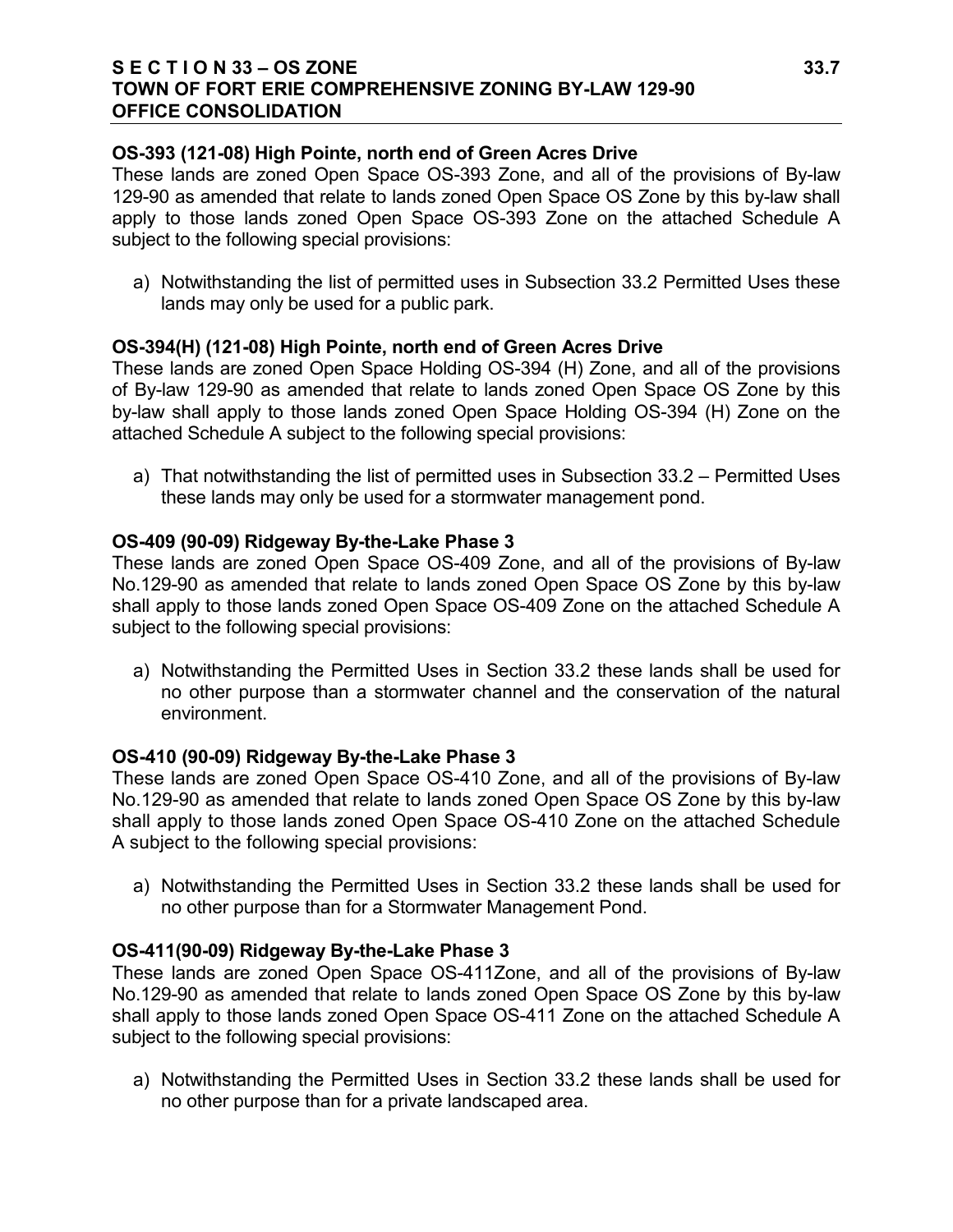### **S E C T I O N 33 – OS ZONE 33.8 TOWN OF FORT ERIE COMPREHENSIVE ZONING BY-LAW 129-90 OFFICE CONSOLIDATION**

#### **OS-445 (58-11) Gateway Secondary Plan Area**

These lands are zoned "Open Space OS-445 Zone" and all of the provisions that relate to lands zoned "Open Space OS Zone" by this by-law shall apply to those lands zoned "Open Space OS-445 Zone" on the attached Schedule A subject to the following special provisions:

a) Notwithstanding the permitted uses of Section 33.2 these lands shall be used for no other purpose than a public or private open space amenity area.

#### **OS-448 (58-11) Gateway Secondary Plan Area**

These lands are zoned "Environmental Protection EP-448 Zone" and all of the provisions that relate to lands zoned "Environmental Protection EP Zone" by this by-law shall apply to those lands zoned " Environmental Protection EP-448 Zone" on the attached Schedule A subject to the following special provisions:

a) Notwithstanding the requirements of Subsection 35A.2, the subject lands may also be used for operations carried on by or on behalf of the Niagara Parks Commission, including but not limited to open space, parkland, recreational uses, and all accessory uses to such operations, subject to compliance with applicable regulations of the Niagara Peninsula Conservation Authority.

#### **OS-449 (58-11) Gateway Secondary Plan Area**

These lands are zoned "Environmental Protection EP-449 Zone" and all of the provisions that relate to lands zoned "Environmental Protection EP Zone" by this by-law shall apply to those lands zoned " Environmental Protection EP-449 Zone" on the attached Schedule A subject to the following special provisions:

a) Notwithstanding the requirements of Subsection 35A.2, the subject lands may also be used for operations carried on by or on behalf of the Buffalo and Fort Erie Public Bridge Authority and all accessory uses to such operations, subject to compliance with applicable regulations of the Niagara Peninsula Conservation Authority.

#### **OS-450 (58-11) Gateway Secondary Plan Area**

These lands are zoned "Open Space OS-450 Zone" and all of the provisions that relate to lands zoned "Open Space OS Zone" by this by-law shall apply to those lands zoned "Open Space OS-450 Zone " on the attached Schedule A subject to the following special provisions:

a) Notwithstanding the permitted uses of Section 33.2 these lands shall be used for no other purpose than a natural buffer area incorporating the existing woodlot, as well as the conservation of plant and wildlife. No trees may be removed from this area other than for the purpose of maintaining the health and integrity of the overall woodlot.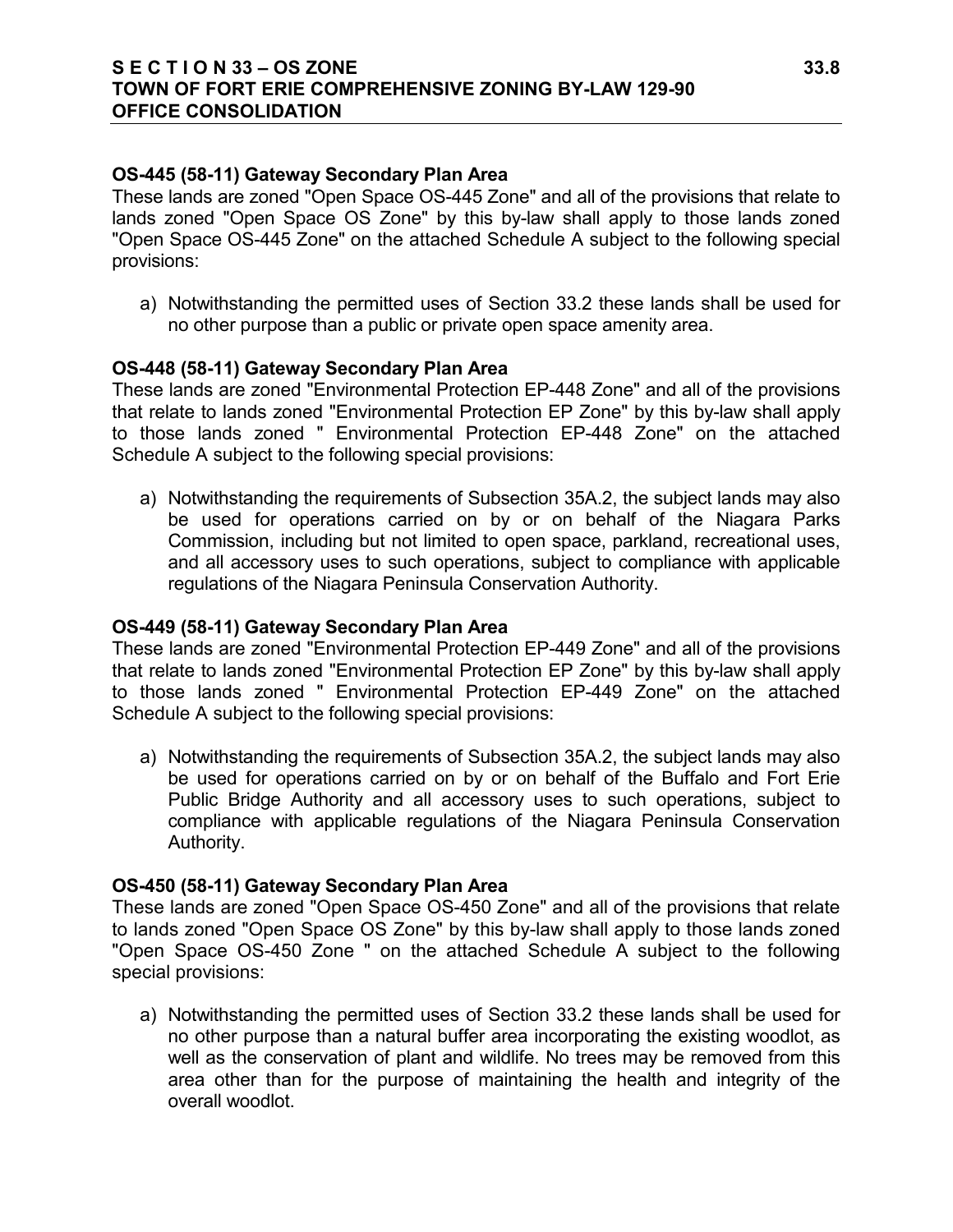## **OS-460 (104-11) 2434 Dominion Road(RELOCATED TO EP-460)**

### **OS-464 (05-12) South Coast Village at Crystal Beach**

These lands are zoned Open Space (OS) Zone OS-464 Zone, and all of the provisions of By-law No. 129-90 as amended that relate to lands zoned Open Space (OS) Zone by this by-law shall apply to those lands zoned Open Space (OS) Zone OS- 464 Zone on Schedule A shall be subject to the following special provisions:

a) These lands shall only be used for a stormwater management facility.

## **OS-466 (24-12) West of Spears Road, East of Alliston Avenue (Alliston Woods)**

These lands are zoned Open Space (OS) Zone OS-466 Zone, and all of the provisions of By-law No. 129-90 as amended that relate to lands zoned Open Space (OS) Zone by this by-law shall apply to those lands zoned Open Space (OS) Zone OS- 466 Zone on Schedule A shall be subject to the following special provisions:

a) These lands shall only be used for a public park.

### **OS-469 (25-12) Northeast Corner Of Thunder Bay Road and Prospect Point Road and West of Maple Leaf Avenue (Ridgeway Shores Phase 2)**

These lands are zoned Open Space (OS) Zone OS-469 Zone, and all of the provisions of By-law No. 129-90 as amended that relate to lands zoned Open Space (OS) Zone by this by-law shall apply to those lands zoned Open Space (OS) Zone OS-469 Zone on Schedule A shall be subject to the following special provisions:

a) These lands shall only be used for a public park.

## **OS-470 (25-12) Northeast Corner Of Thunder Bay Road and Prospect Point Road and West of Maple Leaf Avenue (Ridgeway Shores Phase 2)**

These lands are zoned Open Space (OS) Zone OS-470 Zone, and all of the provisions of By-law No. 129-90 as amended that relate to lands zoned Open Space (OS) Zone by this by-law shall apply to those lands zoned Open Space (OS) Zone OS-470 Zone on Schedule A shall be subject to the following special provisions:

a) These lands shall only be used for a stormwater management pond.

## **OS-471 (25-12) Northeast Corner Of Thunder Bay Road and Prospect Point Road and West of Maple Leaf Avenue (Ridgeway Shores Phase 2)**

These lands are zoned Open Space (OS) Zone OS-471 Zone, and all of the provisions of By-law No. 129-90 as amended that relate to lands zoned Open Space (OS) Zone by this by-law shall apply to those lands zoned Open Space (OS) Zone OS- 471 Zone on Schedule A shall be subject to the following special provisions: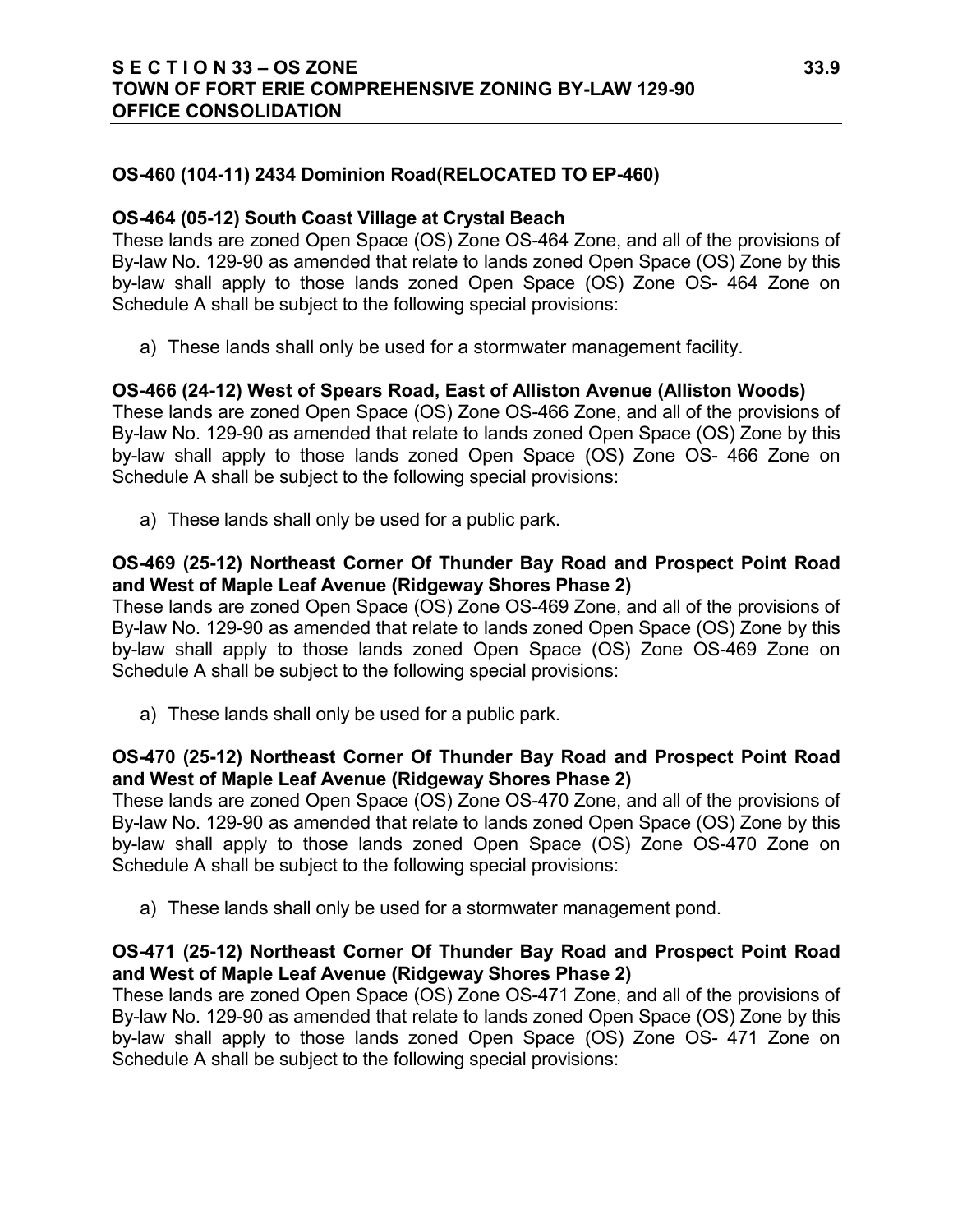### **S E C T I O N 33 – OS ZONE 33.10 TOWN OF FORT ERIE COMPREHENSIVE ZONING BY-LAW 129-90 OFFICE CONSOLIDATION**

a) These lands shall only be used for a watercourse and conservation of the natural environment.

## **OS-472 (25-12) Northeast Corner Of Thunder Bay Road and Prospect Point Road and West of Maple Leaf Avenue (Ridgeway Shores Phase 2)**

These lands are zoned Open Space (OS) Zone OS-472 Zone, and all of the provisions of By-law No. 129-90 as amended that relate to lands zoned Open Space (OS) Zone by this by-law shall apply to those lands zoned Open Space (OS) Zone OS- 472 Zone on Schedule A shall be subject to the following special provisions:

a) These lands shall only be used for a vegetated planting strip.

#### **OS-473 (25-12) Northeast Corner Of Thunder Bay Road and Prospect Point Road and West of Maple Leaf Avenue (Ridgeway Shores Phase 2)**

These lands are zoned Open Space (OS) Zone OS-473 Zone, and all of the provisions of By-law No. 129-90 as amended that relate to lands zoned Open Space (OS) Zone by this by-law shall apply to those lands zoned Open Space (OS) Zone OS- 473 Zone on Schedule A shall be subject to the following special provisions:

a) These lands shall only be used as a pedestrian access.

## **OS-478(H) (11-13) WEST OF SPEARS ROAD AND NORTH OF GARRISON ROAD (SPEARS ROAD ESTATES)**

These lands are zoned Open Space (OS) Zone OS-478 Zone, and all of the provisions of By-law No. 129-90 as amended that relate to lands zoned Open Space (OS) Zone by this by-law shall apply to those lands zoned Open Space (OS) Zone OS-478 Zone on the attached Appendix "1" shall be subject to the following special provisions:

a) These lands shall only be used for a stormwater management pond.

### **OS-479(H) (11-13) WEST OF SPEARS ROAD AND NORTH OF GARRISON ROAD (SPEARS ROAD ESTATES)**

These lands are zoned Open Space (OS) Zone OS-479 Zone, and all of the provisions of By-law No. 129-90 as amended that relate to lands zoned Open Space (OS) Zone by this by-law shall apply to those lands zoned Open Space (OS) Zone OS-479 Zone on the attached Appendix "1" shall be subject to the following special provisions:

a) These lands shall only be used as a pedestrian access.

### **OS-480(H) (11-13) WEST OF SPEARS ROAD AND NORTH OF GARRISON ROAD (SPEARS ROAD ESTATES)**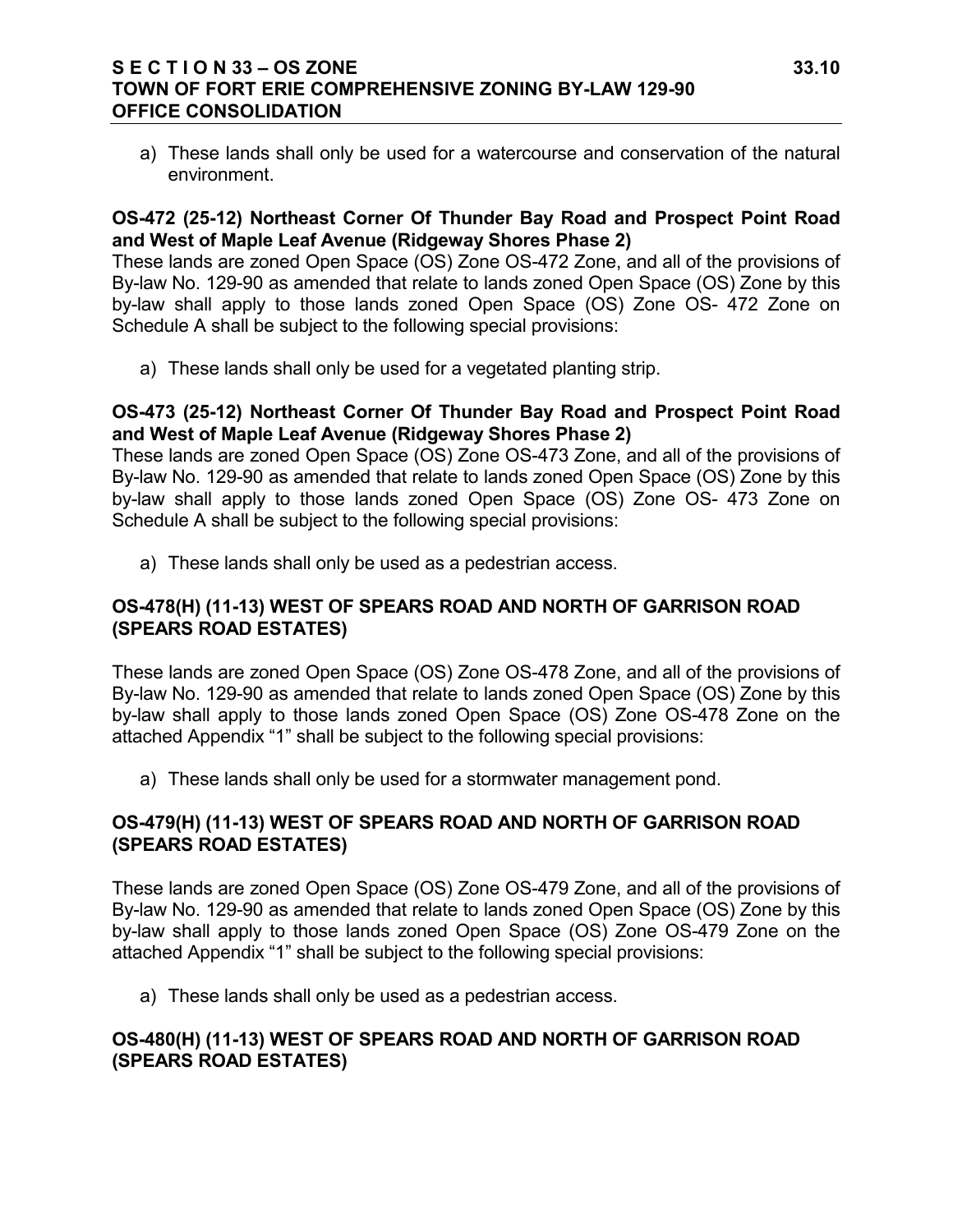### **S E C T I O N 33 – OS ZONE 33.11 TOWN OF FORT ERIE COMPREHENSIVE ZONING BY-LAW 129-90 OFFICE CONSOLIDATION**

These lands are zoned Open Space (OS) Zone OS-480 Zone, and all of the provisions of By-law No. 129-90 as amended that relate to lands zoned Open Space (OS) Zone by this by-law shall apply to those lands zoned Open Space (OS) Zone OS-480 Zone on the attached Appendix "1" shall be subject to the following special provisions:

a) These lands shall only be used for a public park.

## **OS-506 (76-2014) ALLISTON WOODS SUBDIVISION**

These lands are zoned Open Space (OS) Zone OS-466 Zone, and all of the provisions of By-law No. 129-90 as amended that relate to lands zoned Open Space (OS) Zone by this by-law shall apply to those lands zoned Open Space (OS) Zone OS- 506 Zone on the attached Appendix 1 shall be subject to the following special provisions:

- a) These lands shall only be used for a stormwater management facility.
- b) Notwithstanding the Zone Regulations in Section 33.3, the stormwater management facility shall be subject to the following special provisions:

i.Minimum Lot Area -670 sq.m

ii.Minimum Lot Frontage -5 m

# **OS-527 (72-2015) Spears Garden Subdivision**

These lands are zoned Open Space (OS-527) Zone, and all of the provisions of By-law No. 129-90 as amended that relate to lands zoned Open Space (OS) Zone by this by-law shall apply to those lands zoned Open Space (OS-527) Zone on the attached Appendix "1" and shall also be subject to the following special provision:

a) These lands shall only be used for a stormwater management facility.

# **OS-530 (76-2015) 1640 Garrison Road**

These lands are zoned Open Space (OS-530) Zone, and all of the provisions of By-law No. 129-90 as amended that relate to lands zoned Open Space (OS) Zone by this bylaw shall apply to those lands zoned Open Space (OS-530) Zone on the attached Appendix "1" and shall be subject to the following special provisions:

a) Notwithstanding the list of Permitted Uses in Section 33.2, the lands shown on Appendix "1" may only be used for recreational uses, a public school including secondary uses in the main school building being an auditorium, day care, offices, public library, and restaurant associated with culinary programs, and buildings and structures accessory thereto.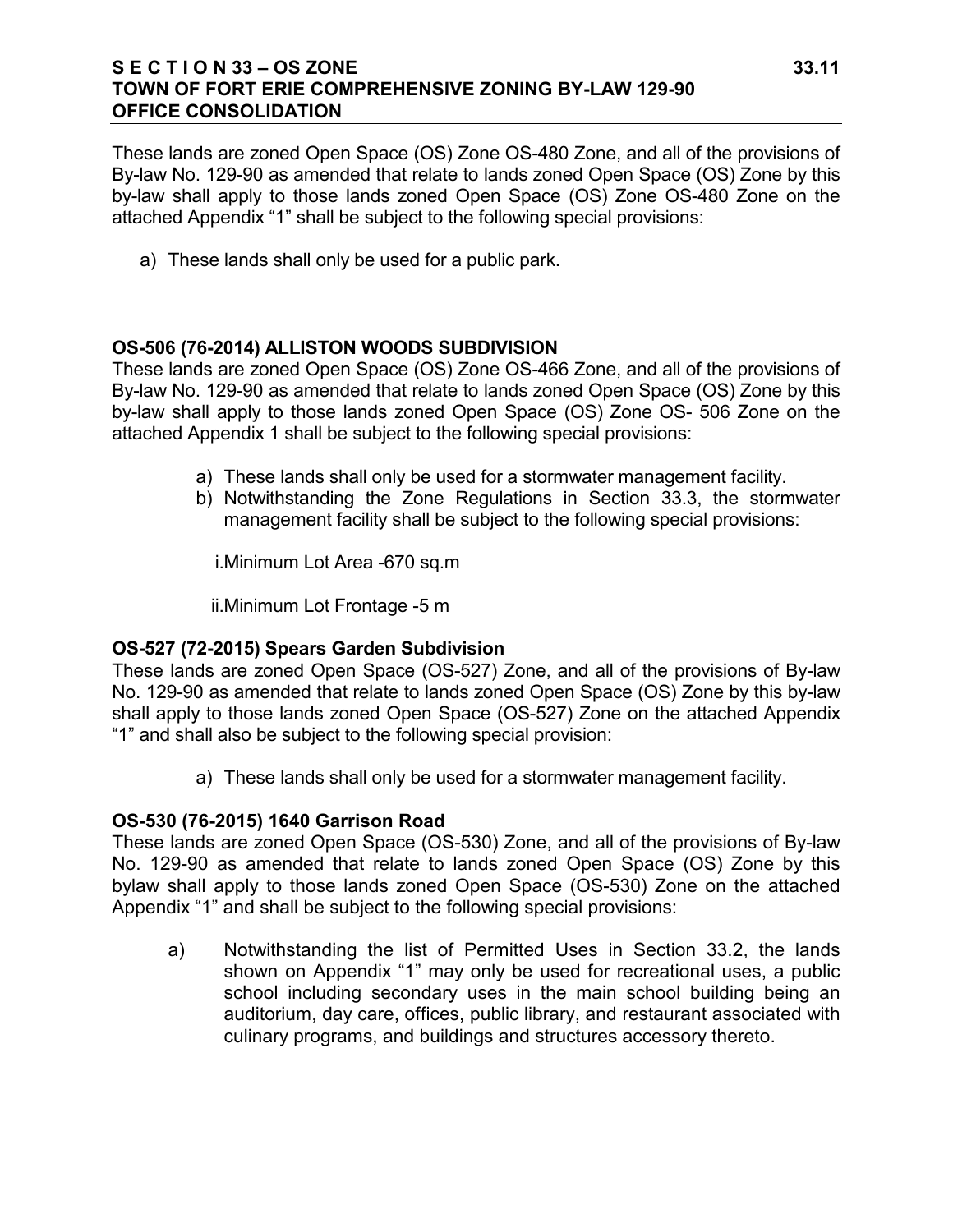### **S E C T I O N 33 – OS ZONE 33.12 TOWN OF FORT ERIE COMPREHENSIVE ZONING BY-LAW 129-90 OFFICE CONSOLIDATION**

- b) Notwithstanding the Zone Regulations in Section 33.3, the permitted uses shall be subject to the following special provisions:
	- i) Maximum lot coverage 25%
	- ii) Maximum landscaped open space 20%
- c) Notwithstanding the requirements of Subsection 6.20 D (ii) Ingress and Egress, the maximum width of any joint ingress and egress driveway ramp measured along the street line shall be 14.0m.

## **OS-536(H) (151-2015) South Coast Village Subdivision**

These lands are zoned Open Space Holding (OS-536(H)) Zone, and all of the provisions of By-law No. 129-90 as amended that relate to lands zoned Open Space (OS) Zone by this by-law shall apply to those lands zoned Open Space Holding (OS-536(H)) Zone on the attached Appendix "1" and shall be subject to the following special provisions:

a) Notwithstanding the Zone Regulations in Section 33.2, these lands may only be used as a public park.

## **OS-569 (125-2016) Royal Ridge Subdivision**

These lands are zoned "Open Space (OS) Zone", and all of the provisions of By-law No. 129-90 as amended that relate to lands zoned "Open Space (OS) Zone" by this by-law shall apply to those lands zoned "Open Space (OS-569) Zone", on the attached Appendix "1" and shall be subject to the following provisions:

a) Notwithstanding the list of Permitted Uses in Section 33.2, the lands shown on Appendix "1" may only be used for a stormwater management pond.

### **OS-577 (53-2017) Fort Erie Hills Subdivision**

These lands are zoned "Open Space (OS-577) Zone" (Part 4), and all of the provisions of By-law No. 129-90 as amended that relate to lands zoned "Open Space (OS) Zone" by this by-law shall apply to those lands zoned "Open Space (OS-577) Zone shown as Part 4 on the attached Appendix "1" and shall be subject to the following provision:

> a) Notwithstanding the list of "Permitted Uses" in Section 33.2, the subject lands may only be used for parkland."

# **OS-578 (H) (53-2017) Fort Erie Hills Subdivision**

These lands are zoned "Open Space Holding (OS-578) (H) Zone" (Part 5), and all of the provisions of By-law No. 129-90 as amended that relate to lands zoned "Open Space (OS) Zone" by this by-law shall apply to those lands zoned "Open Space Holding (OS-578) (H) Zone shown as Part 5 on the attached Appendix "1" and shall be subject to the following provisions: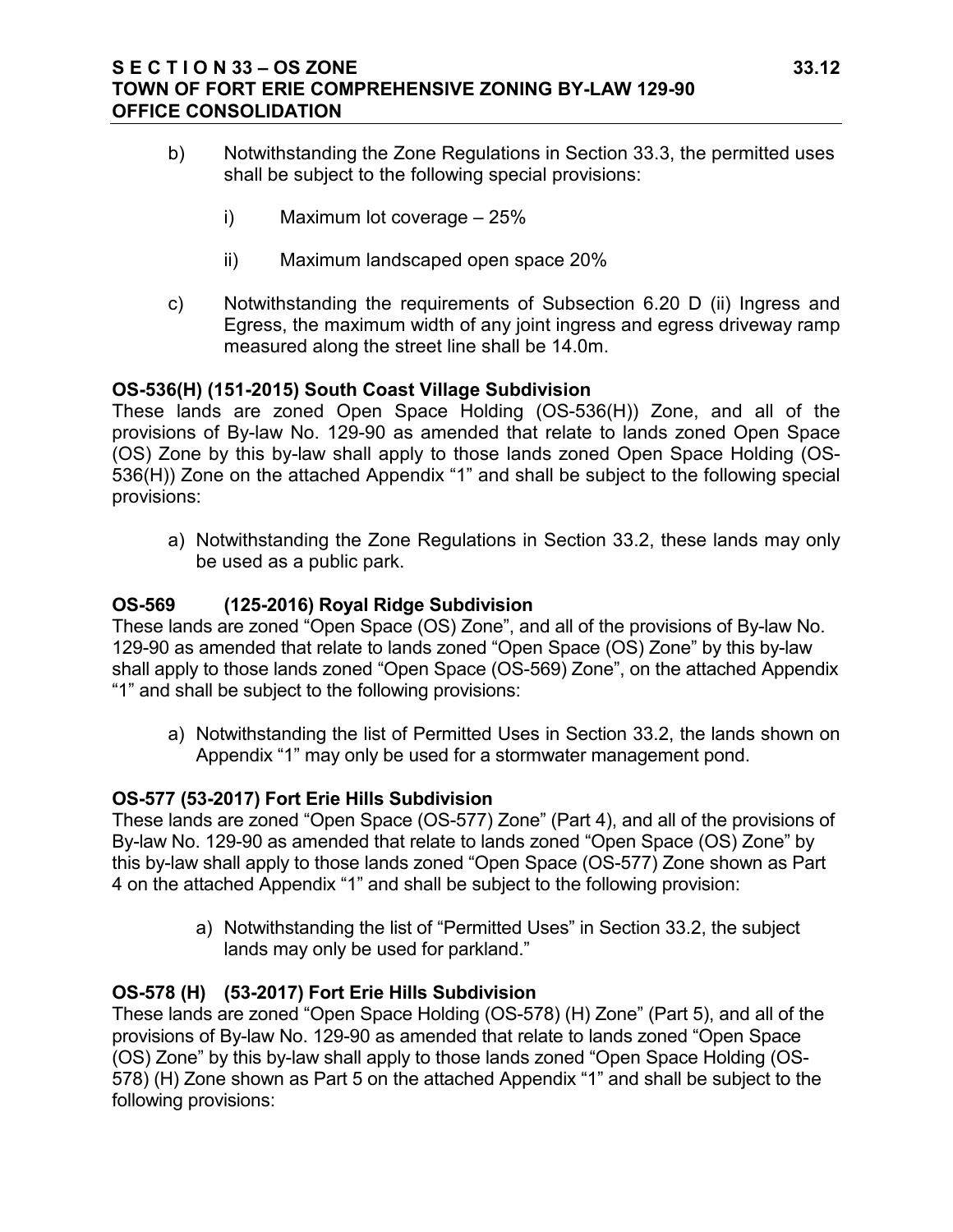### **S E C T I O N 33 – OS ZONE 33.13 TOWN OF FORT ERIE COMPREHENSIVE ZONING BY-LAW 129-90 OFFICE CONSOLIDATION**

a) Notwithstanding the list of "Permitted Uses" in Section 33.2, the subject lands may only be used for a stormwater management pond.

### **OS-606 (2-2018) – 22 Goderich Street (Goderich Street Park)**

These lands are zoned "Open Space (OS-606) Zone" and all of the provisions of By-law 129-90 as amended that relate to lands zoned "Open Space (OS) Zone" by this by-law shall apply to those lands zoned "Open Space (OS-606) Zone" subject to the following provisions:

Notwithstanding Subsection 33.3 the following shall apply:

a) Minimum Lot Area 2300 sq.m.

# **OS-607 (2-2018) – 120 Niagara Boulevard (Riverwalk Access)**

These lands are zoned "Open Space (OS-607) Zone" and all of the provisions of By-law 129-90 as amended that relate to lands zoned "Open Space (OS) Zone" by this by-law shall apply to those lands zoned "Open Space (OS-607) Zone" subject to the following provisions:

Notwithstanding Subsection 33.3 the following shall apply:

| a) Minimum Lot Area                                | $150$ sq.m.     |
|----------------------------------------------------|-----------------|
| b) Minimum Lot Frontage                            | 11 <sub>m</sub> |
| c) Minimum Lot Coverage                            | በ%              |
| d) Minimum Interior, exterior, front and rear yard | n/a             |
| e) Maximum Building Height                         | n/a             |

# **OS-608 (2-2018) – 113-117 Niagara Boulevard (Private Open Space)**

These lands are zoned "Open Space (OS-608) Zone" and all of the provisions of By-law 129-90 as amended that relate to lands zoned "Open Space (OS) Zone" by this by-law shall apply to those lands zoned "Open Space (OS-608) Zone" subject to the following provisions:

Notwithstanding Subsection 33.3 the following shall apply:

a) Minimum Lot Area 1480 sq.m.

- b) Minimum Lot Coverage 0% c) Minimum Interior, exterior, front and rear yard n/a
- d) Maximum Building Height **n/a**

# **OS-609 (2-2018) – 123 Niagara Boulevard (Private Open Space)**

These lands are zoned "Open Space (OS-609) Zone" and all of the provisions of By-law 129-90 as amended that relate to lands zoned "Open Space (OS) Zone" by this by-law shall apply to those lands zoned "Open Space (OS-609) Zone" subject to the following provisions:

Notwithstanding Subsection 33.3 the following shall apply:

- a) Minimum Lot Area 940 sq.m. b) Minimum Lot Coverage 0%
- c) Minimum Interior, exterior, front and rear yard n/a